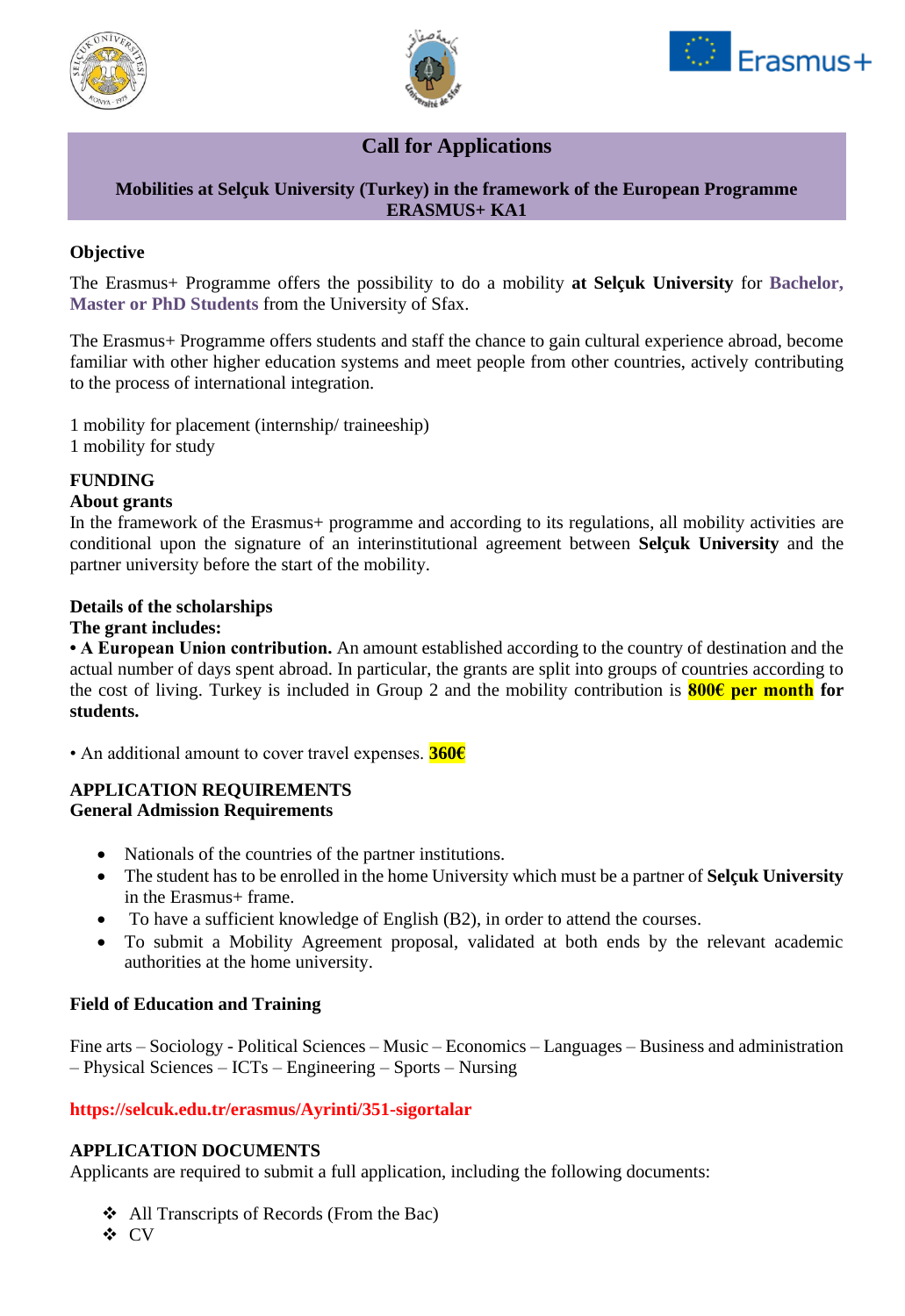





- ❖ Learning Agreement proposal for students: Mobility Agreement proposal duly validated by the home academic authorities (Director of Studies, Head of Department and General Secretary). Please refer to the template in Annex I.
- ❖ Language certificate (B2 English)
- ❖ Motivation letter

## **All documents in Arabic should be translated into English language.**

The student must be **preselected** and **nominated** by the University of Sfax

## **Pre-selection criteria at the home university**

The home university will provide a pre-selection of candidates according to the following general criteria:

## • **For Bachelor, Master and PhD Students:**

- Average grade.
- The consistency of the proposed research activities.
- Language skills.

- Any other elements indicated by the student in the application (other learning experiences, specific academic interests, etc.).

## **RIGHTS AND DUTIES OF THE BENEFICIARIES**

Rights:

• To perform the entire mobility period awarded, without extensions.

• To receive the scholarship according to the amounts set in the Erasmus+ Programme guidelines and the real arrival and departure dates. The expenses not covered by the scholarship will be borne by the beneficiary.

• To benefit from tuition fee waiver as undergraduate, master or PhD student, notwithstanding other taxes for the use of certain services or activities that might be applicable.

• To receive information and advice on the application procedure, as well as on pre-departure and on-site orientation.

• To have the study or training period abroad recognized by their home university.

Duties:

• To be in possession of adequate insurance coverage during the mobility period, according to Erasmus+ Programme rules.

• To carry out the mobility according to the proposal and dates committed.

• To complete all procedures and fill in the required documentation as requested by the Erasmus+ Programme, before, during and after the mobility period, meeting the deadlines established by **Selçuk University**

o Before mobility: Signature of the Grant Agreement and the Learning/Mobility Agreement, and language assessment.

o After mobility: Submission of the Mobility Certificate, online mobility final assessment survey, and online language assessment.

• Any other duty related to **Selçuk University** and home university policies, as well as the Erasmus+ Programme rules.

#### **Noncompliance with such duties results in revocation of the award.**